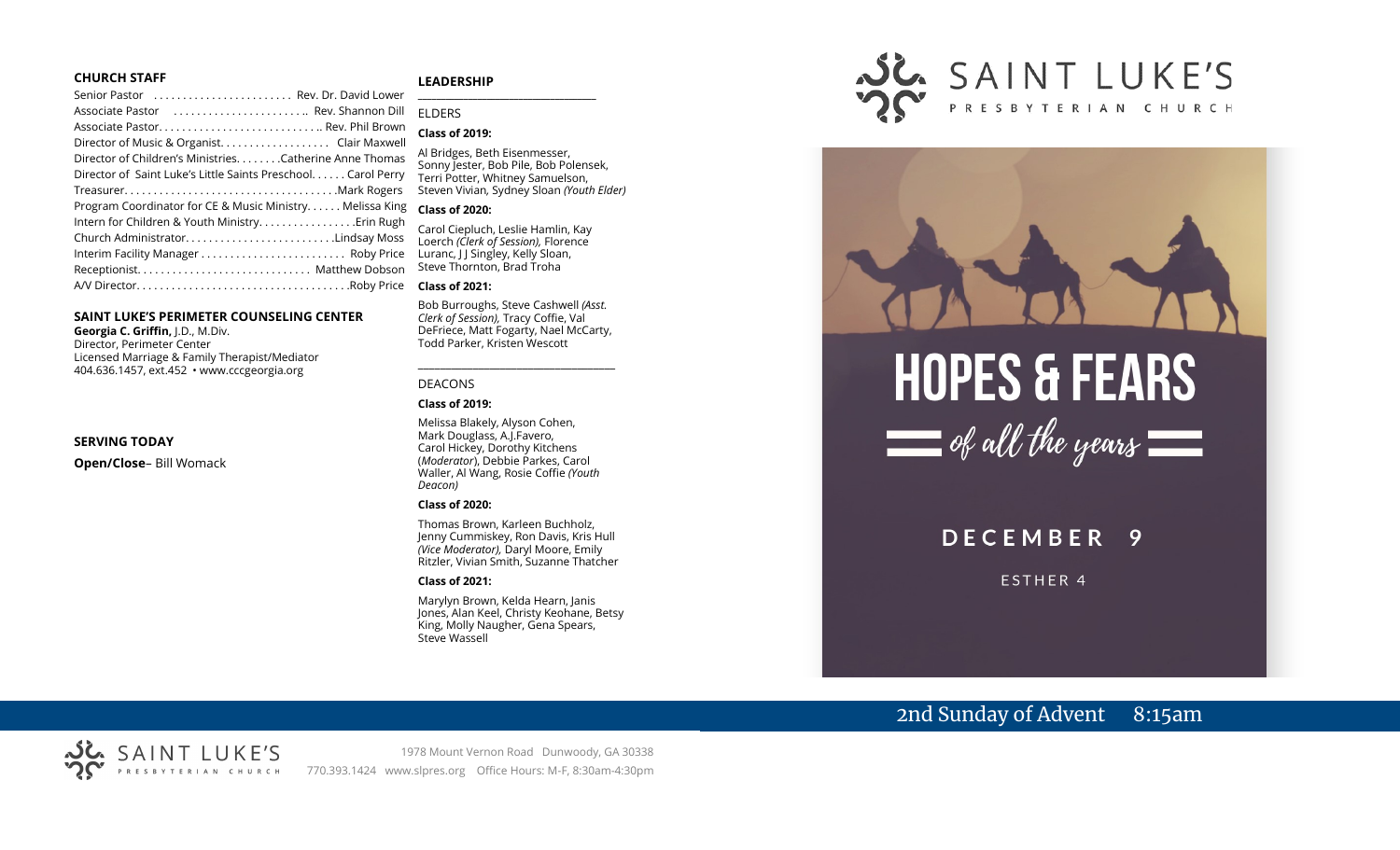

1978 Mount Vernon Road • Dunwoody, Georgia 30338 770.393.1424 • www.slpres.org

# **December 9, 2018**

2nd Sunday of Advent

#### **Liturgical Color:** Purple

*Liturgical colors can orient us to the season of the church year and help to engage the sense of sight in worship. Purple marks the seasons of penitence and preparation., Advent and Lent.* 

# **SUNDAY SCHEDULE**

8:15am Chapel Communion Service 9:15am Sunday School 10:30am Sanctuary Worship Service *Nursery available at all services and Sunday School.* 

# MISSION

Responding to God's call and empowered by the Holy Spirit, we invite all to join us in knowing, serving, and sharing Jesus Christ here and around the world.

# VISION

To be a beacon of faith, hope, and love– every member an active disciple in Christ's ministry.

# **WELCOME, GUESTS!**

We are delighted you are worshipping with us.

**DURING** the Welcome, please print the requested information on the Friendship Pad and pass the Friendship Pad down the pew.

**AFTER** the worship service, please join us outside the Chapel where our Pastors will be available to answer questions and provide you with a loaf of freshly-baked bread.

# **FOR MORE** information about our

programs, ministries or membership, please contact one of our Pastors at 770.393.1424, or visit our website: slpres.org.

# **THAT ALL MAY WORSHIP**

**ASSISTIVE** hearing devices, large print hymnals, large print bulletins and back cushions are available. Please contact an usher for further assistance.  $\Box$ 

**CHILDREN** are a precious part of our church family, and we welcome them in worship. Worship activity sheets and tactile activities are available on the table just outside the Chapel doors. For your convenience, there is a Family Restroom located in the administrative office's hallway, on the first floor, near the main lobby.

**ADVENT DEVOTIONAL - HOPES AND FEARS: BE NOT AFRAID—** We hope you'll follow along daily, be deepened in your faith, and prepare your heart to celebrate the birth of Christ. This year's devotional is provided by Pittsburgh Theological Seminary.

There are a wide variety of way to access the devotional!

- Read online. Go to our website [www.slpres.org](http://www.slpres.org) and follow the link for Advent Devotional
- Receive daily e-mails. Go to [www.pts.edu/email,](http://www.pts.edu/email) click "Signup for Seminary News," and "Devotionals (Advent and Lent)."
- Follow along on the Pittsburgh Theological Seminary Facebook and Twitter pages.
	- Download the free app: Android: <https://play.google.com/store/apps/details?id=edu.pts.devotions> Apple: [https://itunes.apple.com/us/app/devotions](https://itunes.apple.com/us/app/devotions-advent-lent/id945697533?ls=1&mt=8)-advent-lent/id945697533?ls=1&mt=8
- A limited number of printed copies will be available at the church. Contact Shannon Dill if you have any questions!

**THANK YOU! —** A big thanks to all who weathered the rain last Saturday to help with the Advent decorating! Your help was greatly appreciated!

# **SAINT LUKE'S LITTLE SAINTS PRESCHOOL & KINDERGARTEN 2019 REGISTRATION DATES:**

**January 22nd** (Church Members); **January 23** (Current Families); **January 24th** (New Families) For further information and to arrange a tour, please contact Carol Perry, Director: 770.393.1424 x240 or [carolperry@slpres.org.](mailto:carolperry@slpres.org)

**WOMEN'S RETREAT— MARCH 1-3, 2019 AT DILLARD HOUSE** Registration is now open. Join us for a weekend of fellowship, fun and spiritual growth. Rev. Julie Bailey will be our guest speaker. Julie serves as the Director of Alumni and Church Relations at Columbia Seminary. Registration forms are available in the lobby or you can sign up on line at: [https://](https://slpres.org/2019-womens-retreat/) [slpres.org/2019](https://slpres.org/2019-womens-retreat/)-womens-retreat/ Deadline to sign up is February 1. (return registration forms to Melissa King)

### **TARTAN TROT NOTES:**

- Reminder to **Sponsors to Register** using the promo code provided by email. Also, please contact TJ McGoldrick or Rebecca Strickland if you have not picked up your sponsor gift.
- It's not too late be a **Sponsor**! Contact TJ McGoldrick at [TJ.McGoldrick@gmail.com](mailto:TJ.McGoldrick@gmail.com)
- **Volunteer** information and details for Race Day will be sent out the beginning of January
- **CycleBar**: Join us at Cyclebar at 1:00p.m. on **Saturday, January 12**. Rides will be \$20 and all proceeds will benefit Tartan Trot. More details to follow along with Registration Link.

Please feel free to contact TJ McGoldrick ([TJ.McGoldrick@gmail.com](mailto:TJ.McGoldrick@gmail.com) with any questions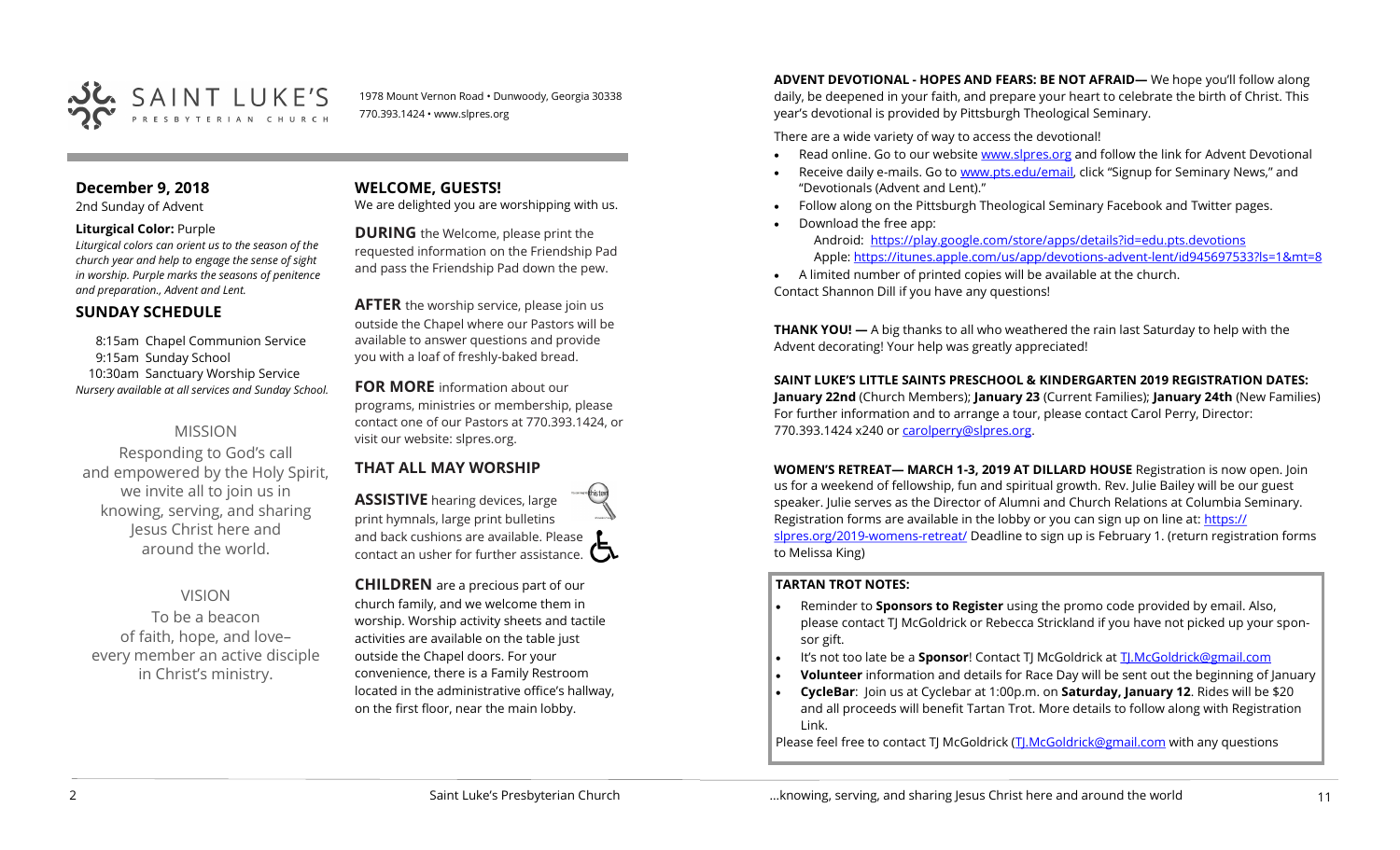# MUSIC MINISTRY

**Clair Maxwell clairmaxwell@slpres.org / 770.393.1424 ext. 227** 

\_\_\_\_\_\_\_\_\_\_\_\_\_\_\_\_\_\_\_\_\_\_\_\_\_\_\_\_\_\_\_\_\_\_\_\_\_\_\_\_\_\_\_\_\_\_\_\_\_\_\_\_\_\_\_\_\_\_\_\_\_\_\_\_\_\_\_\_\_\_\_\_\_\_\_\_\_\_\_\_\_\_\_\_\_\_\_\_

# **INSTRUMENTALISTS**

**Sunday, December 16 -** Our church orchestra members will participate in worship for our annual Lessons and Carols. Rehearsal is at 9:15 am that morning in preparation for the service at 10:30 am.

**Christmas Eve –** We are looking for musicians to participate in the 9 pm service on Christmas Eve. Contact Clair for more details.

# **WESTMINSTER AND CHERUB CHOIRS**

**Sunday, December 16 –** Our children's choirs will be singing for the Lessons and Carols service at 10:30 am. Warm up begins at 10 am that morning.

**Christmas Eve –** We would like as many of our children to participate in singing for our 5 pm service as possible. Contact Clair for more details.

**NO rehearsals for any of our choirs on December 26 and January 2.**

# ADULT MINISTRY

**Shannon Dill shannondill@slpres.org / 770.393.1424 ext. 229**   $\_$  ,  $\_$  ,  $\_$  ,  $\_$  ,  $\_$  ,  $\_$  ,  $\_$  ,  $\_$  ,  $\_$  ,  $\_$  ,  $\_$  ,  $\_$  ,  $\_$  ,  $\_$  ,  $\_$  ,  $\_$  ,  $\_$  ,  $\_$  ,  $\_$ 

### **ADULT SUNDAY SCHOOL**

Individual classes have begun. Please see the website for a full description of each class. (http://slpres.org/program-ministries/adult-ministry/sunday-school)

Faith Foundations: Room 232 House to House: Room 203 Seasons of the Spirit: Room 231/233 Soul Food: Room 234/236

### **FRIDAY MORNING MEN'S BIBLE STUDY**

Fellowship and Bible study every Friday from 6:40-8am in the Parlor with Dan Joyce.

### **BIBLE STUDY: "WAYFARERS"**

Come join David, Shannon or Phil as this week's preacher leads a study of the scripture for the upcoming Sunday's worship. Meet on Wednesdays at 10am in the church library.

# **In Preparation for Worship**

"Could there be any more exciting turn in the road than the will of God?"

*— Anonymous*

#### **Prelude** Wake, Awake, for Night Is Flying *Flor Peeter*

### **Welcome and Announcements**

*If you are new to Saint Luke's today, welcome, we are so glad you are here! We have a gift of fresh bread we would love to give to you as a token of our gratitude. Please introduce yourself after worship to receive your welcome gift.*

*Please take the time now to fill out the Friendship Pads situated at the end of each pew. Write down your names and pass the pad down the pew, so that you may greet your pew neighbors by name and that we may know you are here.*

# **Call to Worship\***

Leader: Christ draws near. **People: A new day is dawning.** Leader: The day of the Lord's reign draws near. **People: A new day is dawning.**

**Opening Hymn #105\*** People, Look East*BENSANÇON*

# **Lighting of the Advent Candle Lighting of the Advent Candle Liz Catlett & Vivian Smith**

# **Advent Prayer\***

**Gracious God, renew in us this day the promises that light overcomes darkness, hope defeats despair, and joy conquers fear, so that we may live out those promises today and every day. Amen.** 

# **Song of Praise\*** (refrain from hymn #314)

**Christ, be our light! Shine in our hearts. Shine through the darkness. Christ be our light! Shine in your church gathered today.**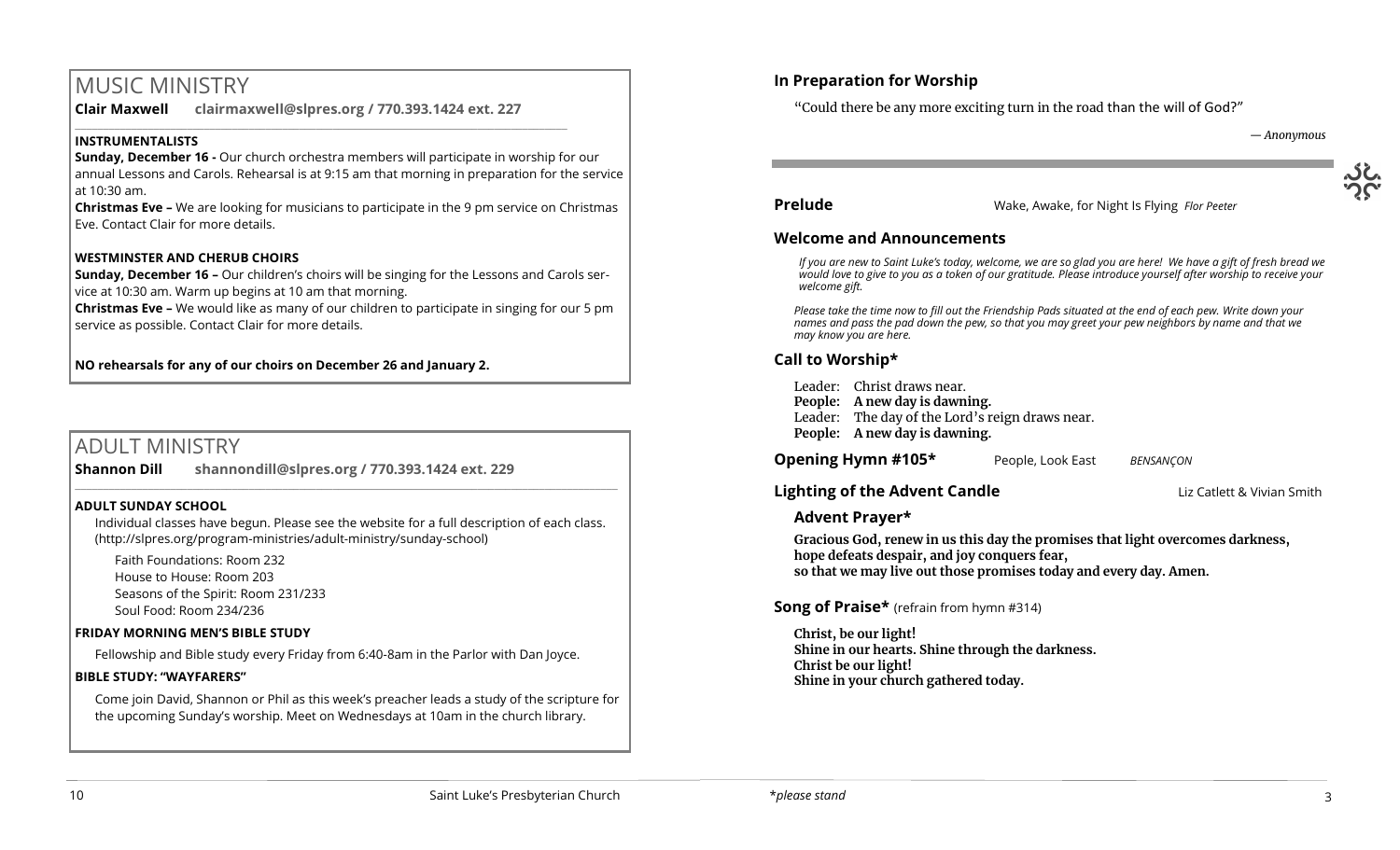# **Passing the Peace of Christ\***

Leader: May the peace of Christ be with you. **People: And also with you.** 

## **Prayer for Illumination**

**Scripture Reading** Esther 4:1-17, *pgs. 446-447 of the Old Testament*

Leader: The Word of the Lord. **People: Thanks be to God.** 

**Tell Us Our Story** Catherine Anne Thomas

*Children are always welcome to stay in worship. If preferred, parents may take their child(ren) to child care in Room 114.*

*The Saint Luke's Presbyterian Women have been making Chrismons for the children of our church for 26 years. The word "Chrismon" stands for "Christ Monogram" and is an abbreviation for His name or a reprentation of Him. This year's Chrismon symbol is a sailboat, which reminds us of the Holy Spirit powering Christians through uncertain waters.* 

**Sermon** The Such a Time as This" **Example 2** David Lower

# **Affirmation of Faith\*** Apostles' Creed

**I believe in God, the Father Almighty,**

**Maker of heaven and earth, and in Jesus Christ, his only Son, our Lord; who was conceived by the Holy Ghost, born of the Virgin Mary, suffered under Pontius Pilate; was crucified, dead, and buried; he descended into hell; the third day he rose again from the dead;**

**He ascended into heaven, and sitteth on the right hand of God the Father Almighty; from thence he shall come to judge the quick and the dead. I believe in the Holy Ghost; the holy catholic Church; the communion of saints; the forgiveness of sins; the resurrection of the body;** 

**and the life everlasting. Amen.**

# **Offering Invitation**

*Giving is a tangible sign of worship. If you give electronically, there is a blue, laminated, electronic giving card in the pew rack to place in the offering plate as it is passed.*

**Offertory** Carol *Percy Whitlock*

# YOUTH MINISTRY

**Phil Brown philbrown@slpres.org / 770.393.1424 ext. 238**  \_\_\_\_\_\_\_\_\_\_\_\_\_\_\_\_\_\_\_\_\_\_\_\_\_\_\_\_\_\_\_\_\_\_\_\_\_\_\_\_\_\_\_\_\_\_\_\_\_\_\_\_\_\_\_\_\_\_\_\_\_\_\_\_\_\_\_\_\_\_\_\_\_\_\_\_\_\_\_\_\_\_\_\_\_\_\_

### **HERE'S WHAT'S COMING UP IN YOUTH MINISTRY:**

## **DECEMBER 9**

**Sunday School:** 9:15-10:15 am **Youth Group:** Tailgate Party in Youth Room. 12:30-Halftime to watch the Falcons v. the Packers. Bring \$10 to cover snacks, supplies, and pizza.

# **LIVE NATIVITY—DECEMBER 20**

Youth come help with Live Nativity, Hot Chocolate, S'mores, and more. Set up at 5:00 PM, We will be cleaned up by 8:00 PM.

## **COLLEGE STUDENTS TO HELP WITH COMMUNION ON CHRISTMAS EVE**

Every year the session invites college students to serve communion at the 9:00 and 11:00 services on Christmas Eve. Let Phil know if you'd like to serve. [philbrown@slpres.org](mailto:philbrown@slpres.org) or text him.

## **PARENT RETREAT—FEBRUARY 8-10**

A weekend in Montreat, NC focused on parenting kids of all ages. Sponsored by Saint Luke's and other churches around the Southeast. For more information: [www.authenticparents.org](http://www.authenticparents.org)

# **MARRIAGE RETREAT— FEBRUARY 8-10, 2019**

Whether you are newly married wanting to know more about what's ahead, parents in the midst of busyness looking to reconnect, or just want to have a weekend away with your spouse join us at Calloway Gardens for the **Better Marriages retreat, February 8-10, 2019.**  You can stroll through the gardens, attend workshops designed to enrich your marriage, and meet great people! Register now! For any questions email or call Bob and Christine Crutchfield at 770-364-8079 and [Gafrog01@hotmail.com.](mailto:Gafrog01@hotmail.com)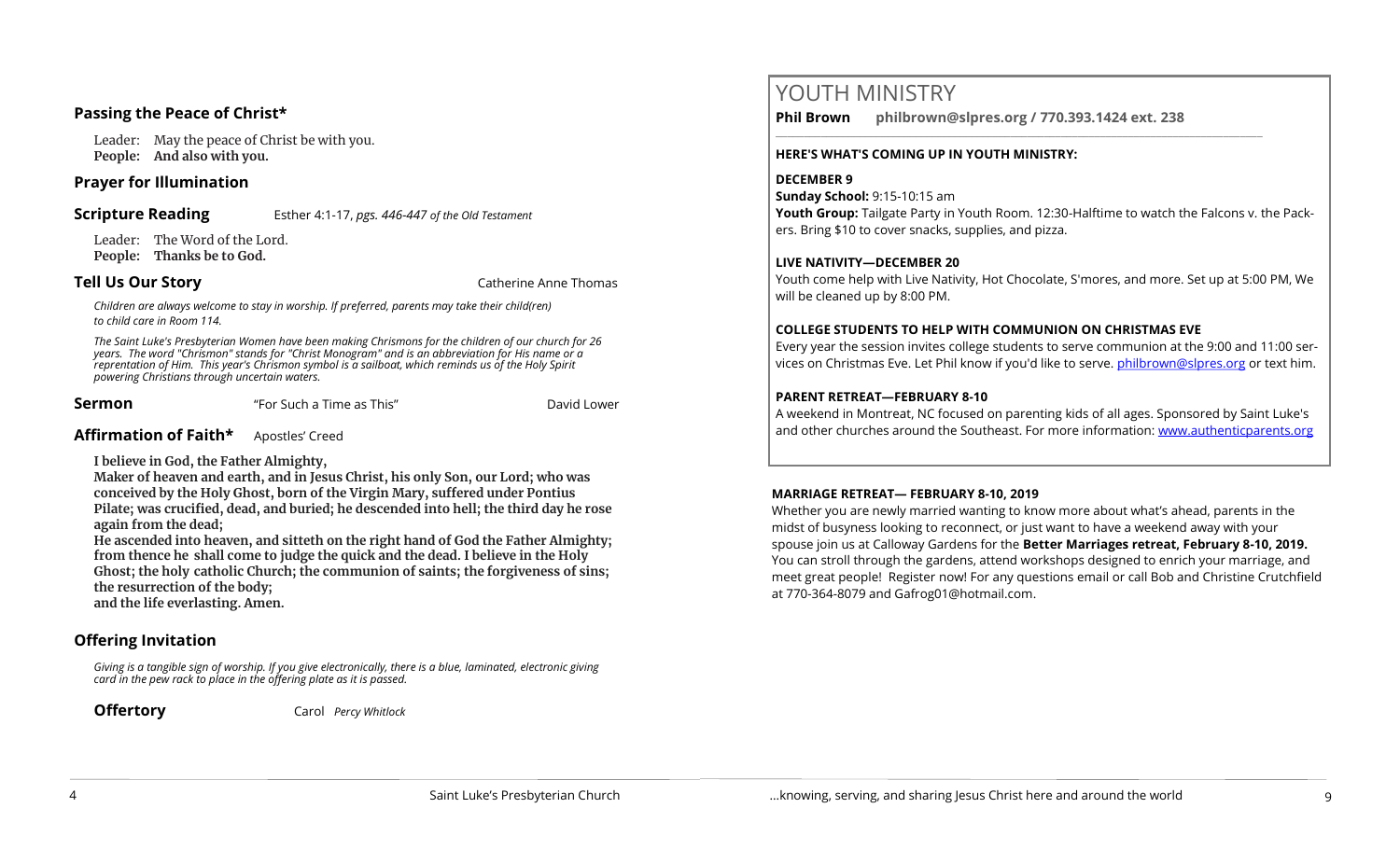# S P L A S H ! CHILDREN'S MINISTRIES **Catherine Anne Thomas cathomas@slpres.org / 770.393.1424 ext. 228**

**DECEMBER 20 – LIVE NATIVITY 6:00-7:30PM**

Invite your friends to this community favorite! We'll interact with the friendly beasts from the Little Red Barn; see Mary, Joseph, shepherds, kings, angels, and a tiny baby; drink hot chocolate; make s'mores; hear beautiful music and the nativity gospel; and remember the joy and love that one birth brought to our world.

**\_\_\_\_\_\_\_\_\_\_\_\_\_\_\_\_\_\_\_\_\_\_\_\_\_\_\_\_\_\_\_\_\_\_\_\_\_\_\_\_\_\_\_\_\_\_\_\_\_\_\_\_\_\_\_\_\_\_\_\_\_\_\_\_\_\_\_\_\_\_\_\_\_\_\_\_\_\_\_\_\_\_\_\_\_\_\_\_\_\_\_\_\_\_\_\_\_\_\_\_\_\_\_\_\_\_** 

*If you or someone in your family would like to portray a Bethlehem role during the live nativity, please contact Mary Kent, [gkent4@aol.com.T](mailto:gkent4@aol.com)ime commitment for characters is 5:30- 7:15pm.*

# **CHRISTMAS EVE CREATIONS**

All Saint Luke's kids are invited to help share the nativity story through artwork. Just draw a color picture of the Bethlehem scene with marker or crayon on white paper. All entries will be displayed and published; we will pick one for our 5:00pm Christmas Eve bulletin cover! Leave all drawings in the office mailbox of Catherine Anne Thomas by December 16th. They can do it during worship with the clipboards and white paper!



# **Holy Communion**

*Communion will be served by intinction (dipping the bread into the cup). Everyone is invited to participate in the sacrament. The cup holds grape juice, not wine, during this service. A server with gluten-free wafers will be standing directly in front of the communion table for those who prefer this option. If you would prefer to be served where you are sitting, please raise your hand.*

# **Prayer of Thanksgiving and The Lord's Prayer**

**Our Father, who art in heaven, hallowed be thy Name, thy kingdom come, thy will be done, on earth as it is in heaven. Give us this day our daily bread; and forgive us our debts, as we forgive our debtors; and lead us not into temptation, but deliver us from evil. For thine is the kingdom, and the power, and the glory, forever. Amen.**

| <b>Words of Institution</b> |                                               |
|-----------------------------|-----------------------------------------------|
| <b>Communion Music</b>      |                                               |
| Closing Hymn #384*          | Soon and Very Soon                            |
| Benediction*                |                                               |
| Postlude*                   | Postlude on "Hyfrydol" Ralph Vaughan Williams |
|                             |                                               |

*Music: All rights reserved. Reprinted under OneLicense.net (A-719333).*